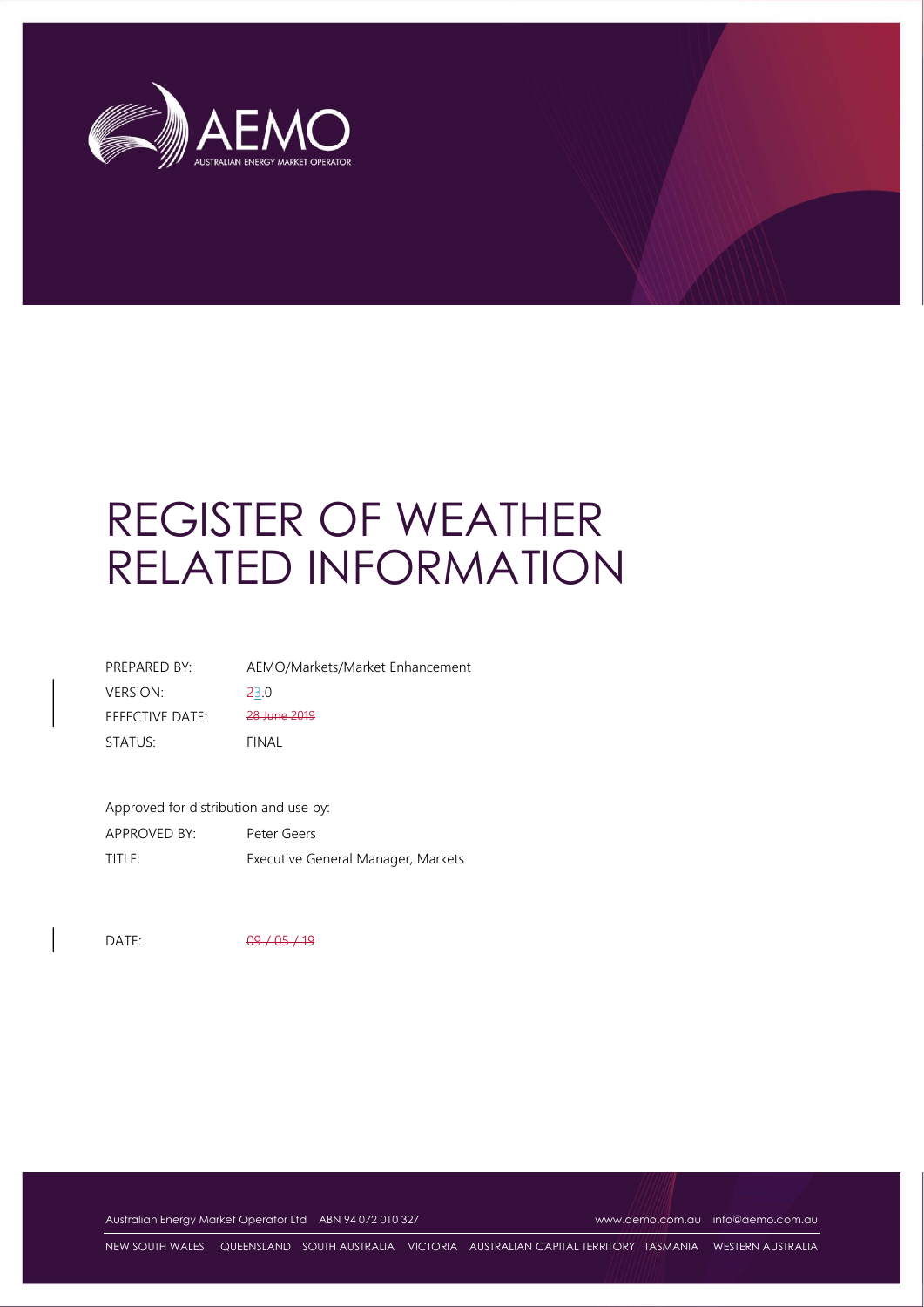

# VERSION RELEASE HISTORY

| Version | <b>Effective Date</b> | <b>Summary of Changes</b>                                                                                         |
|---------|-----------------------|-------------------------------------------------------------------------------------------------------------------|
| 1.0     | 03/09/2018            | First Issue.                                                                                                      |
| 2.0     | 11/06/2019            | Amended to change the weather station for Adelaide Metropolitan and Adelaide<br>Region HDD Zones to West Terrace. |
|         |                       | Amended to include weather station for Victoria and NSW/ACT (IN001/20)                                            |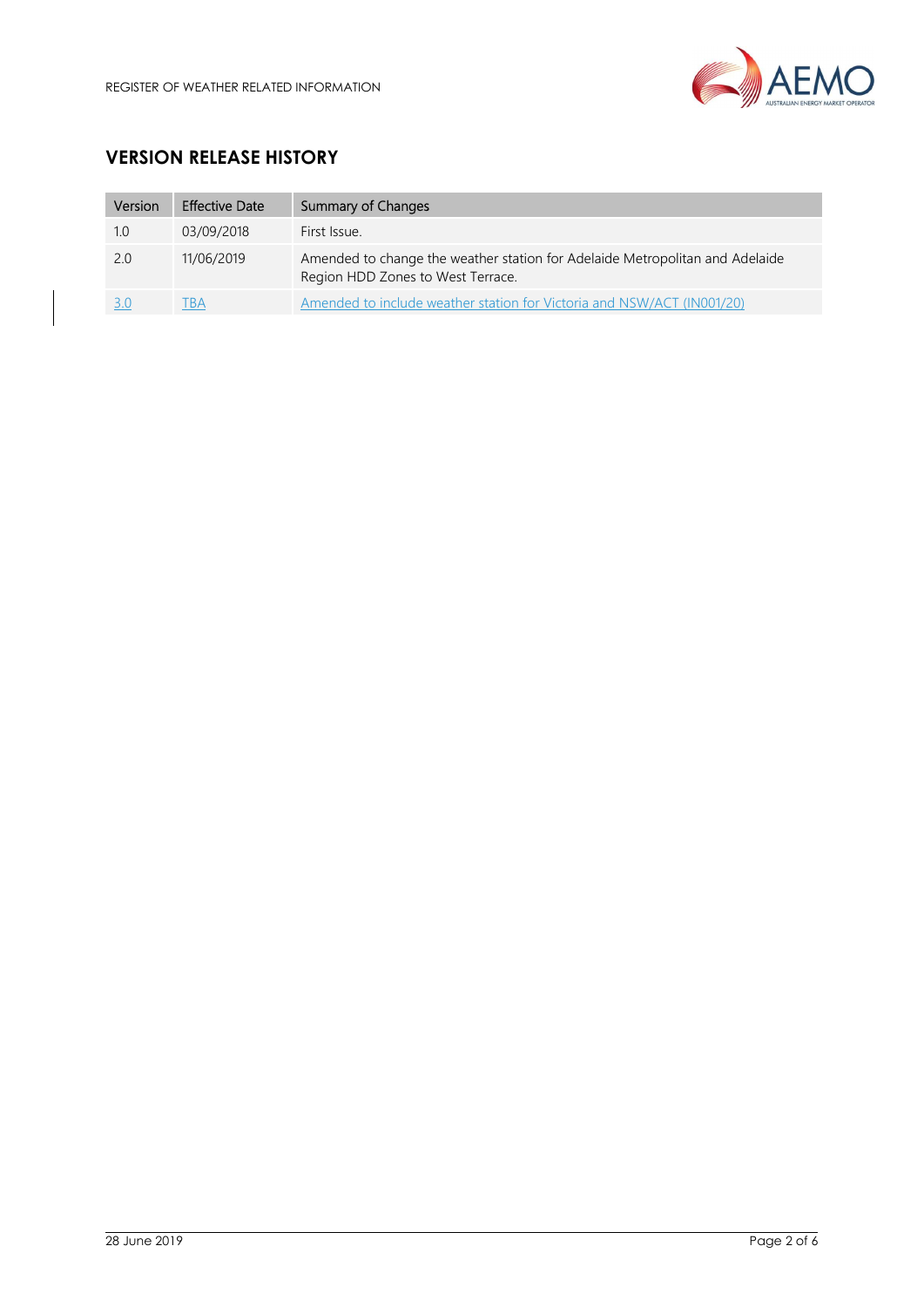

|      | <b>CONTENTS1.</b>                             | <b>PURPOSE AND</b> |
|------|-----------------------------------------------|--------------------|
|      | <b>SCOPE</b>                                  |                    |
|      | <b>RELATED DOCUMENTS</b>                      |                    |
|      | <b>CHANGE PROCESS TO AMEND THIS REGISTER.</b> |                    |
|      | SOUTH AUSTRALIAN WEATHER RELATED INFORMATION. |                    |
| 4.1. | <b>Weather Observation Stations</b>           | $\overline{4}$     |
| 4.2. | <b>HDD Coefficients</b>                       |                    |
|      | <b>VICTORIA WEATHER RELATED INFORMATION.</b>  | 5                  |
|      | NSW AND ACT WEATHER RELATED INFORMATION.      | 5                  |

| <b>PURPOSE AND SCOPE</b>                     |  |
|----------------------------------------------|--|
|                                              |  |
| <b>RELATED DOCUMENTS</b>                     |  |
|                                              |  |
| <b>CHANGE PROCESS TO AMEND THIS REGISTER</b> |  |
|                                              |  |
| SOUTH AUSTRALIAN WEATHER RELATED INFORMATION |  |
|                                              |  |
| <b>Weather Observation Stations</b>          |  |
|                                              |  |
| $LIDD$ Coofficiants                          |  |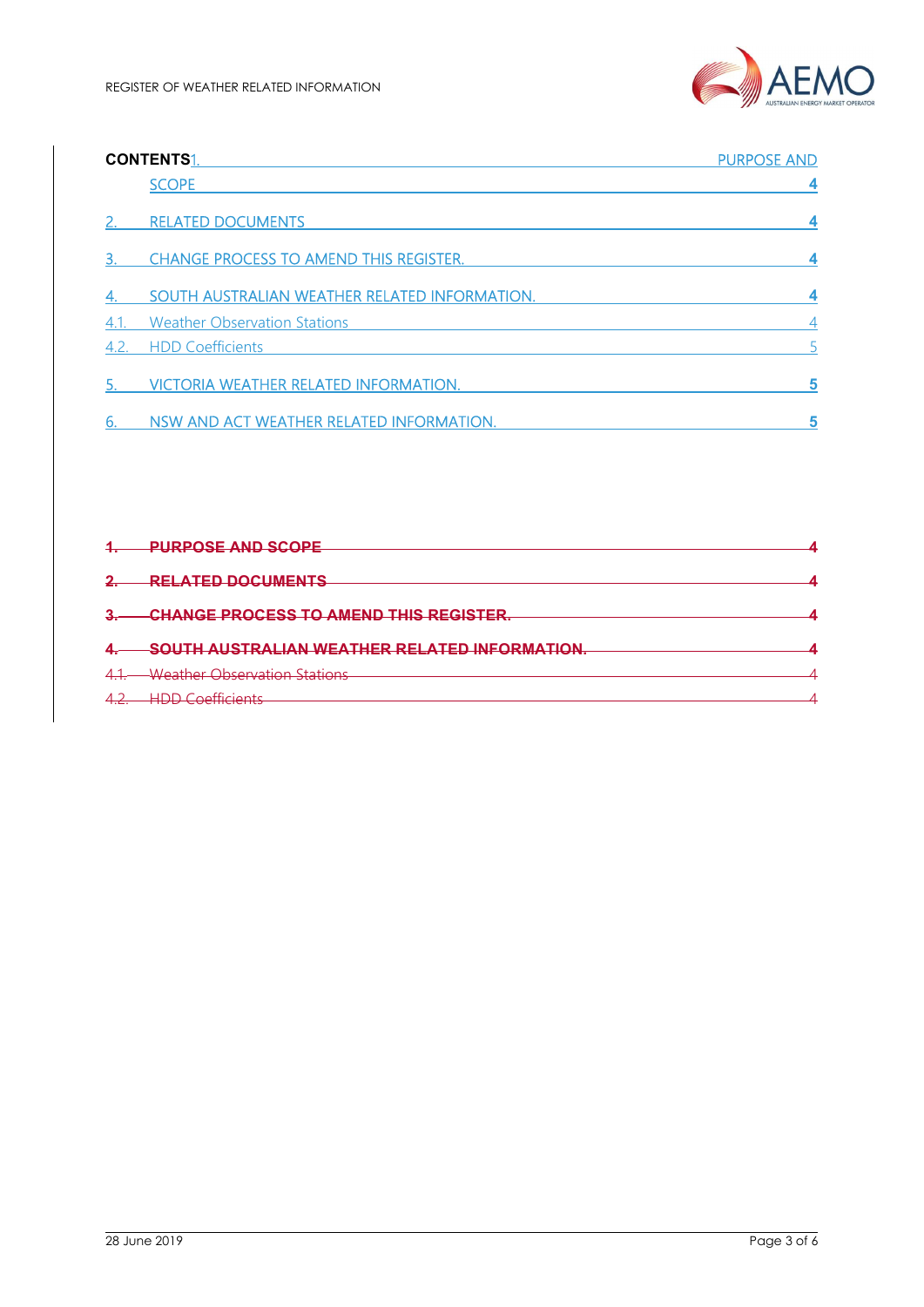## 1. PURPOSE AND SCOPE

The National Gas Rules (NGR) allow for AEMO to make Retail Market Procedures (RMP<sub>S</sub>). RMPs are statutory instruments the approved regulatory standards that regulate retail gas markets. place fundamental obligations on AEMO, Distributors and Retailers. The RMPs describe various obligations of AEMO, distributors, retailers and other parties that facilitate interaction between parties in relation to the supply of gas to end users in those marketsthe market.

In relation to meter data, the RMPs contain obligations that apply if meter data is not available or unable to be obtained. These obligations often set out requirements to produce an estimated read. Weather data is often used in the calculation of an estimated read.

This document contains weather related information applicable for each jurisdiction where they are not prescribed in the RMP. Definitions and interpretation

## 2. RELATED DOCUMENTS

| Reference | <b>Title</b>                                                | Location                  |
|-----------|-------------------------------------------------------------|---------------------------|
| Ref#1     | Retail Market Procedures (RMP) South Australia              | Published on AEMO website |
| Ref #2    | Retail Market Procedures (RMP) Victoria                     | Published on AEMO website |
| Ref #3    | Retail Market Procedures (RMP) (New South Wales<br>and ACT) | Published on AEMO website |

## 3. CHANGE PROCESS TO AMEND THIS REGISTER.

AEMO is responsible for maintaining weather related information described in this document.

At least 10 business days prior to making any amendment to weather related information below, AEMO must inform the Gas Retail Consultative Forum (GRCF) of the change.

## 4. SOUTH AUSTRALIAN WEATHER RELATED INFORMATION.

#### 4.1. Weather Observation Stations

The following is a list of the weather observation stations applicable to Appendix 11 (Heating Degree Day for South Australia) of the Retail Market Procedures (RMP) (SA) (Ref#1).

| Heating Degree Day (HDD) zone | Service Provider                               | Observation station                                           |
|-------------------------------|------------------------------------------------|---------------------------------------------------------------|
| <b>Northern</b>               | Australian Government Bureau of<br>Meteorology | Ceduna (Location ID 18012)                                    |
| Adelaide Region               | Australian Government Bureau of<br>Meteorology | Adelaide (West Terrace /<br>ngayirdapira) (Location ID 23000) |
| Riverland                     | Australian Government Bureau of<br>Meteorology | Mildura (Location ID 76031)                                   |
| Mount Gambier                 | Australian Government Bureau of<br>Meteorology | Mount Gambier (Location ID 23021)                             |
| Adelaide Metropolitan         | Australian Government Bureau of<br>Meteorology | Adelaide (West Terrace /<br>ngayirdapira) (Location ID 23000) |

#### Table 1 Weather Observation Stations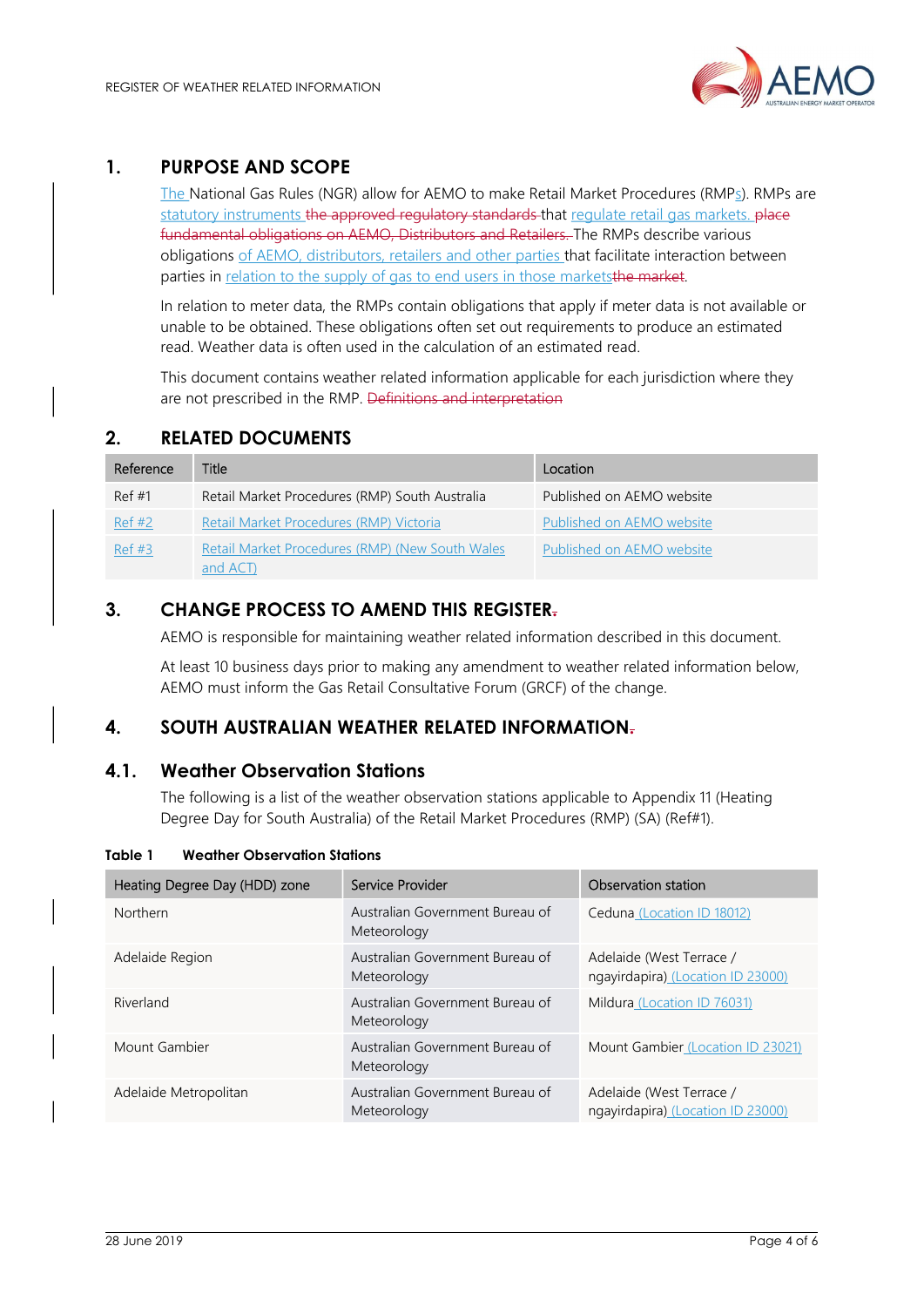

## 4.2. HDD Coefficients

The following is a list of HDD Coefficients applicable to Appendix 11 (Heating Degree Day for South Australia) of the RMP (SA) (Ref #1)

|                           | The numbering has been corrected below. This amendment has been confirmed by SA |
|---------------------------|---------------------------------------------------------------------------------|
| instructions of 30/01/09. |                                                                                 |

| (a) | $\mathrm{C}_1$ | $= 0.62$ ;    |
|-----|----------------|---------------|
| (b) | C2             | $= 0.2$ ;     |
| (c) | $\mathrm{C}_3$ | $= 0.18$      |
| (d) | $\rm{C}_4$     | $= 1$ ;       |
| (e) | C5             | $= 0.44$ ;    |
| (f) | $\mathrm{C}_6$ | $= -0.385;$   |
| (g) | C <sub>7</sub> | $= 0.38;$ and |
| (h) | $\rm{C}_8$     | $= 0.11.$     |

## 5. VICTORIA WEATHER RELATED INFORMATION

The following is a list of the weather observation stations applicable to Attachment 6 (Net System Profile Methodology) of the Retail Market Procedures (Victoria) (Ref#1).

| Reference                      | <b>Service Provider</b>                                      | Observation station                                                                      |
|--------------------------------|--------------------------------------------------------------|------------------------------------------------------------------------------------------|
| <b>T</b> (Average Temperature) | <b>Australian Government</b><br><b>Bureau of Meteorology</b> | Melbourne (Location ID<br>86338)                                                         |
| <b>Average Wind</b>            | <b>Australian Government</b><br><b>Bureau of Meteorology</b> | Moorabbin (Location ID<br>86077) And Laverton<br>(Location ID 87031)<br>weather stations |
| <b>Sunshine Hours</b>          | <b>Australian Government</b><br><b>Bureau of Meteorology</b> | <b>Melbourne Airport</b><br>(Location ID 86282)                                          |

## 6. NSW AND ACT WEATHER RELATED INFORMATION

The following is a list of the weather observation stations applicable to Attachment 2 (Approved Estimation Methodology) of the Retail Market Procedures (NSW and ACT) (Ref#3).

#### Table 2 Weather Observation Stations

| Location   | Reference                  | <b>Service Provider</b>                                      | <b>Observation station</b>                                              |
|------------|----------------------------|--------------------------------------------------------------|-------------------------------------------------------------------------|
| <b>NSW</b> | T (Average<br>Temperature) | <b>Australian Government</b><br><b>Bureau of Meteorology</b> | <b>Sydney Airport Weather</b><br><b>Station (Location ID)</b><br>66037) |
| <b>NSW</b> | <b>Average Wind</b>        | <b>Australian Government</b><br><b>Bureau of Meteorology</b> | <b>Sydney Airport Weather</b><br><b>Station (Location ID)</b><br>66037) |